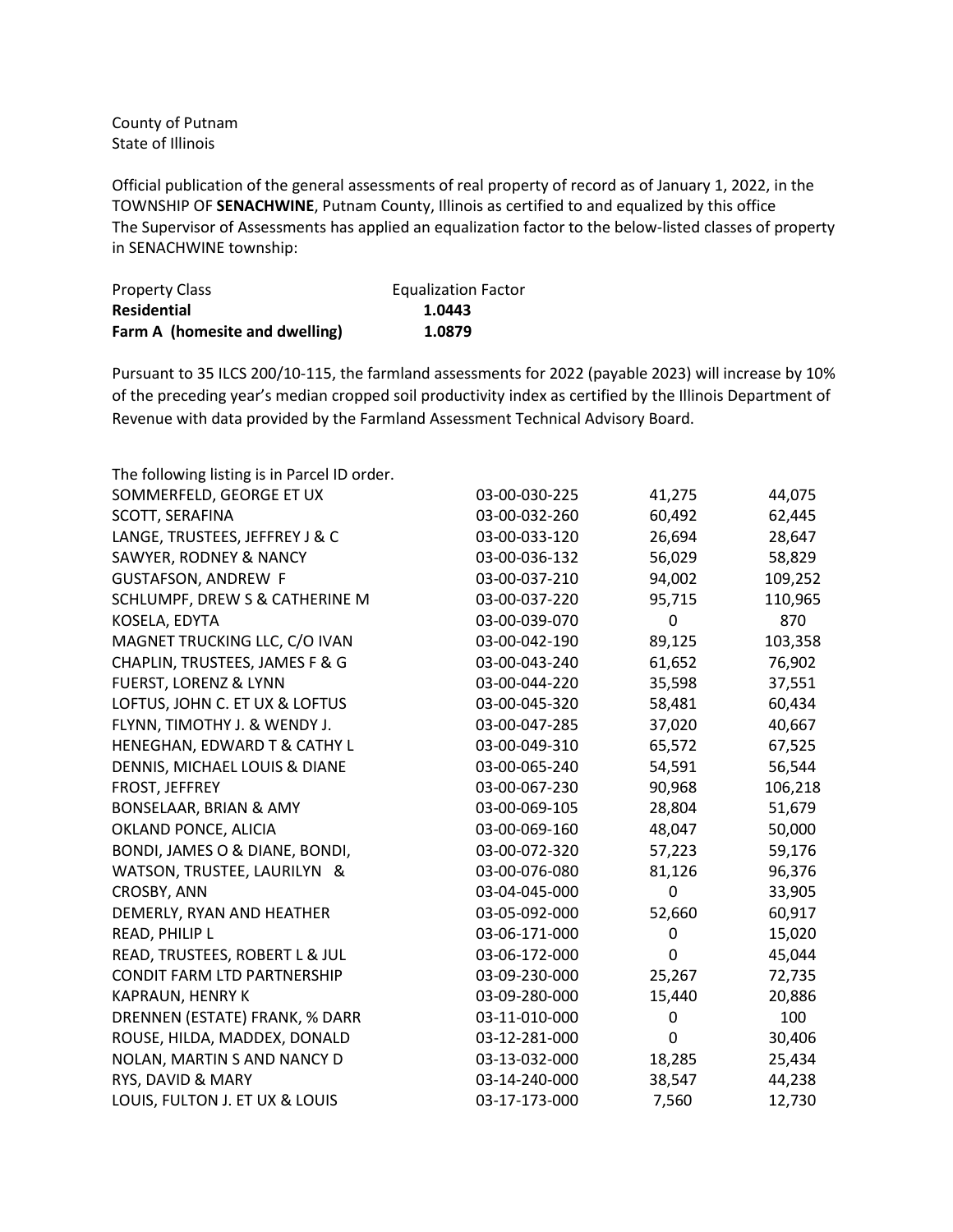## NOTICE TO TAXPAYERS

All property in Putnam County, other than farmland and coal, are assessed at 33.33% of the fair market value. Your property is to be assessed at the above-listed median level of assessment for the assessment district. You may check the accuracy of your assessment by dividing your assessment by the median level of assessment. (33.33%) The resulting value should equal the estimated fair cash value of your property. If the resulting value is greater than the estimated fair cash value of your property, you may be over-assessed. If the resulting value is less than the estimated fair cash value of your property, you may be under-assessed. Your assessment, less exemptions will be used to determine your 2021 payable 2022 property tax bill. For example: Take your equalized assessed value, and subtract any exemptions to determine your net taxable assessed value. Take that number times the most current tax rate to get an estimated amount of your property tax bill.

Taxpayers who consider their property incorrectly assessed need to contact the Supervisor of Assessments at 815-925-7238 to discuss their property. If you are not satisfied with the results, you may file an assessment complaint with the Putnam County Board of Review by June 30, 2022, at 4:00 p.m.

YOU MUST FILE AN ASSESSMENT COMPLAINT WITH THE BOARD OF REVIEW TO PRESERVE YOUR RIGHT TO AN APPEAL.

All assessment complaints filed with the Board of Review must be in writing using the forms provided by the board. Assessment complaint forms and instructions can be acquired from the Putnam County Supervisor of Assessments office in the Putnam County Courthouse at 120 N. 4<sup>th</sup> Street, Hennepin, IL. or downloaded and printed on line at co.putnam.il.us. If you have questions about filing a complaint, you may contact the Assessor's office at 815-925-7238.

**You may be eligible for one or more of the following homestead exemptions if the property is your primary residence, you are liable for paying the property taxes, and in some instances, meet additional qualifications. Owner Occupied Exemption:** \$6000 reduction in EAV **Senior Citizen Homestead Exemption**- This exemption is for people ages 65 and older \$5000 reduction in EAV

**Senior Citizen Tax Freeze Exemption**- is for taxpayers who will be 65 or older during the assessment year and have a total household income of less than \$65,000 for the prior year. This exemption freezes your assessed value NOT your property taxes!

**Home Improvement Exemption-** reduces the value by the amount of increase in assessed value due to improvements being added to an existing residential structure or a rebuilding of residential structures following a catastrophic event. This is a four-year exemption for improvements up to \$25,000 in assessed value.

**Disabled Veteran's Standard Homestead Exemption:** If the veteran has a service-connected disability of 30% but less than 50% the annual exemption is \$2500. If the service-connected disability of 50% or more but less than 70% then the annual exemption is \$5000. If the service-connected disability is 70% or more, then the residential property is exempt from taxation under this code.